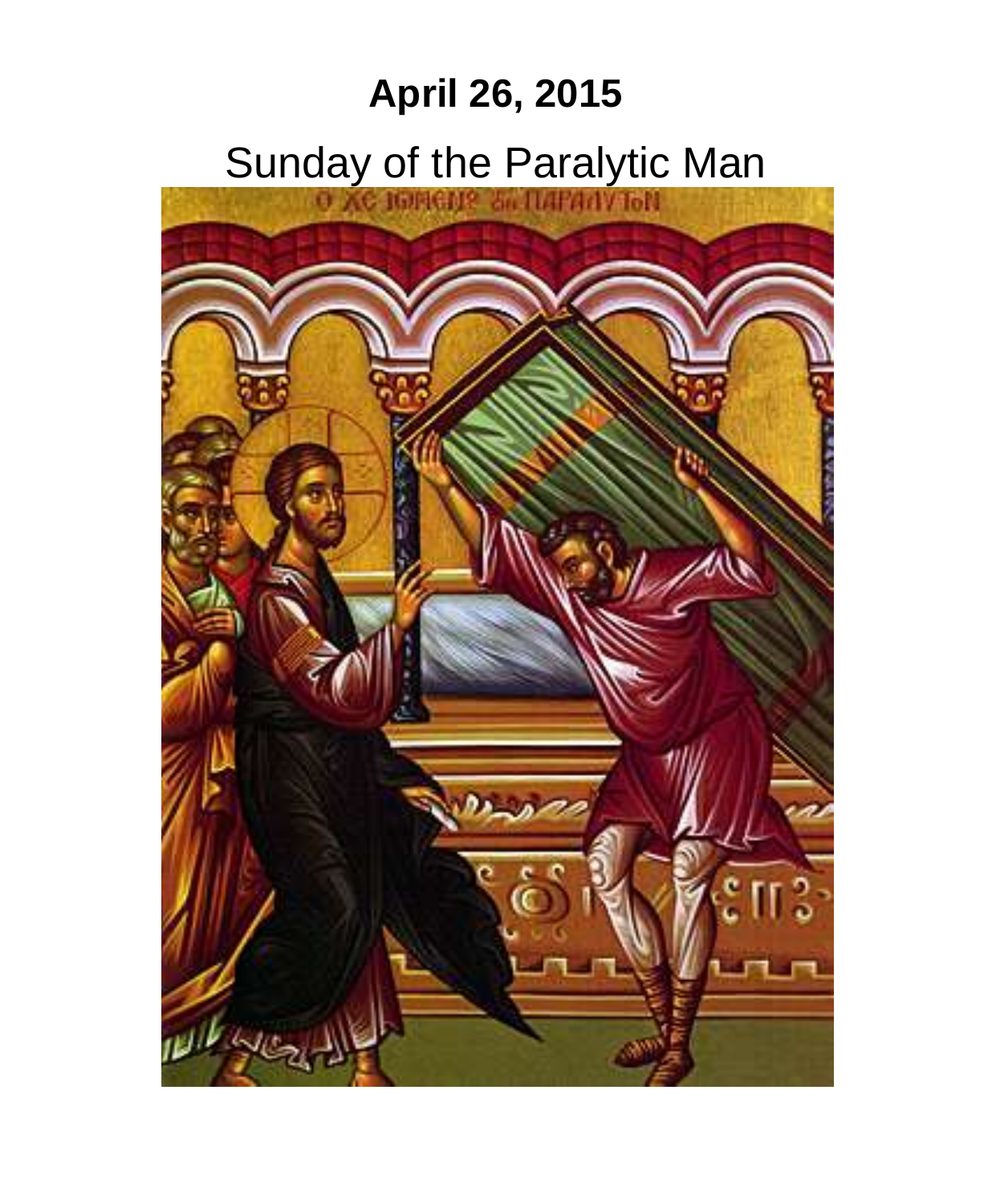

Our Lady of Perpetual Help Byzantine Catholic Church **1837 Alvarado Dr. NE Albuquerque New Mexico 87110 Office: 256-1539 FAX: 256-1278 www.olphnm.org**

**Father Artur Bubnevych, Pastor Rectory: 268-2877 abbaolph@gmail.com**

# **SCHEDULE:**

**Sunday:** Rosary 8:30 am Matins 9:00 am Divine Liturgy 10 am

Monday, Divine Liturgy 9 am Tuesday, Divine Liturgy 9 am Wednesday, Divine Liturgy 6 pm Friday, Divine Liturgy 6 pm **Saturday**: Great Vespers 5:00 pm Divine Liturgy 6:00 pm

OLPH Devotions Wednesday 5:30 pm

**OFFICE HOURS:** Monday - Friday: 10 am – 4 pm Thursday & Evenings by appointment.

**Parish Advisory Board Members:** Dorothy Curl, Dave Dark, Lubomyra Kmetyk, Brian Fitzpatrick, Harry DeLap

**Parish Finance Council Members:** Matthew Blain & Eva Schuler

**Father Christopher Zugger**

**(***pastor emeritus***) Phone: 256-1787 [Frchris.zugger@gmail.com](mailto:Frchris.zugger@gmail.com) www.frchriszugger.com**

**Confession Schedule (Mystery of Reconciliation):** 9:30-9:50 am on Sundays, after weekday Liturgies, or by appointment with Father

**Mysteries of Baptism/Chrismation/Eucharist:** Must be arranged three months in advance. (Pre-Jordan requirement)

**Mystery of Crowning (Matrimony):** Must be arranged six months in advance (Pre-Cana requirement)

**Anointing of the Sick** on Sundays before hospitalization *For emergencies, call immediately.*

**Eastern Christian Formation Program**: All grades meet every Sunday after Liturgy for 45 minutes

**Theosis:** 2<sup>nd</sup> & 4<sup>th</sup> Thursday 6 pm Potluck Dinner 7 pm Bible Study

**Knights of Columbus** meet the first Monday of the month at 7:00 pm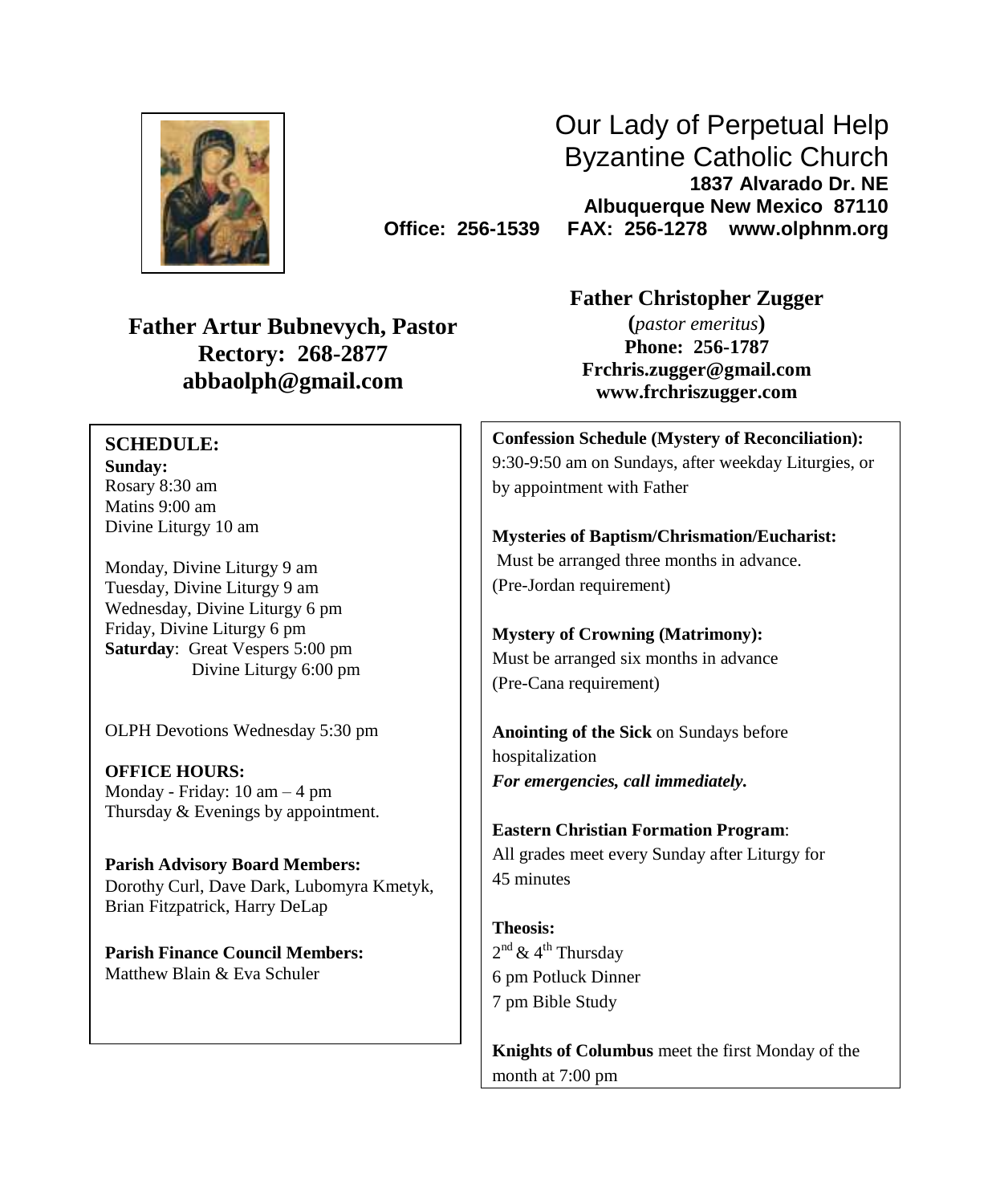| April 26, 2015<br>Sunday of the Paralytic Man<br>Epistle: Acts 9:32-42; Gospel: John 85:1-15 |                                                                                |                                                                                                                                                                                                                                      |
|----------------------------------------------------------------------------------------------|--------------------------------------------------------------------------------|--------------------------------------------------------------------------------------------------------------------------------------------------------------------------------------------------------------------------------------|
| <b>Today</b>                                                                                 | $8:30$ am<br>9:00 am<br>$10:00$ am                                             | Rosary<br><b>Matins</b><br>Divine Liturgy for Parish Family & Friends<br>Fr. Chris: +Aaron Kuper by M/M Richard Jacobs                                                                                                               |
| <b>Monday</b><br>April 27                                                                    | Eternal Lamp<br><b>Simeon Bishop-Martyr</b><br>$9:00$ am                       | 70 <sup>th</sup> Birthday Blessings for Mary Fontaine by Eva Schuler<br>Epistle: Acts 10:1-16; Gospel: John 6:56-69<br>Divine Liturgy<br>Fr. Chris: +Diane Sullivan by Gloria Macy                                                   |
| <b>Tuesday</b><br>April 28                                                                   | <b>Jason &amp; Sosipater</b><br>$9:00$ am<br>6:15 pm                           | Epistle: Acts 10:21-33; Gospel: John 7:1-13<br>Divine Liturgy<br>Fr. Chris: +James Vigil by M/M Richard Jacobs<br>CAFE meeting at UNM (last meeting for the semester)                                                                |
| Wednesday<br>April 29                                                                        | <b>MID-PENTECOST</b><br>5:30 pm<br>6:00 pm                                     | Epistle: Acts 14:6-18; Gospel: John 7:14-30<br><b>OLPH Devotions</b><br>Divine Liturgy<br>Fr. Chris: +Joanne Ukena by M/M Richard Jacobs                                                                                             |
| <b>Thursday</b><br>April 30                                                                  | <b>James the Greater Apostle</b><br>Epistle: Acts 12:1-11; Gospel: Luke 5:1-11 |                                                                                                                                                                                                                                      |
| <b>Friday</b><br>May 1<br>Abstinence<br><b>Saturday</b><br>May 2                             | Jeremiah Prophet<br>6:00 pm<br>5:00 pm<br>$6:00$ pm                            | Epistle: Acts 10:44-11:10; Gospel: John 8:21-30<br>Divine Liturgy<br>Fr. Chris: +Thomas Bayus<br><b>Athanasius the Great Patriarch</b><br>Epistle: Acts 12:1-11; Gospel: John 8:31-42<br>Great Vespers with Litija<br>Divine Liturgy |
| <b>Sunday</b><br>May 3<br><b>Canned</b><br><b>Goods</b><br><b>Collection</b>                 | $8:30$ am<br>$9:00$ am<br>$9:30$ am<br>$10:00$ am<br>Eternal Lamp              | <b>Sunday of the Samaritan Woman</b><br>Epistle: Acts 11:19-26 & 29-30; Gospel: John 4:5-42<br>Rosary<br><b>Matins</b><br>Confessions<br>Divine Liturgy for Parish Family & Friends<br>Open                                          |

Īī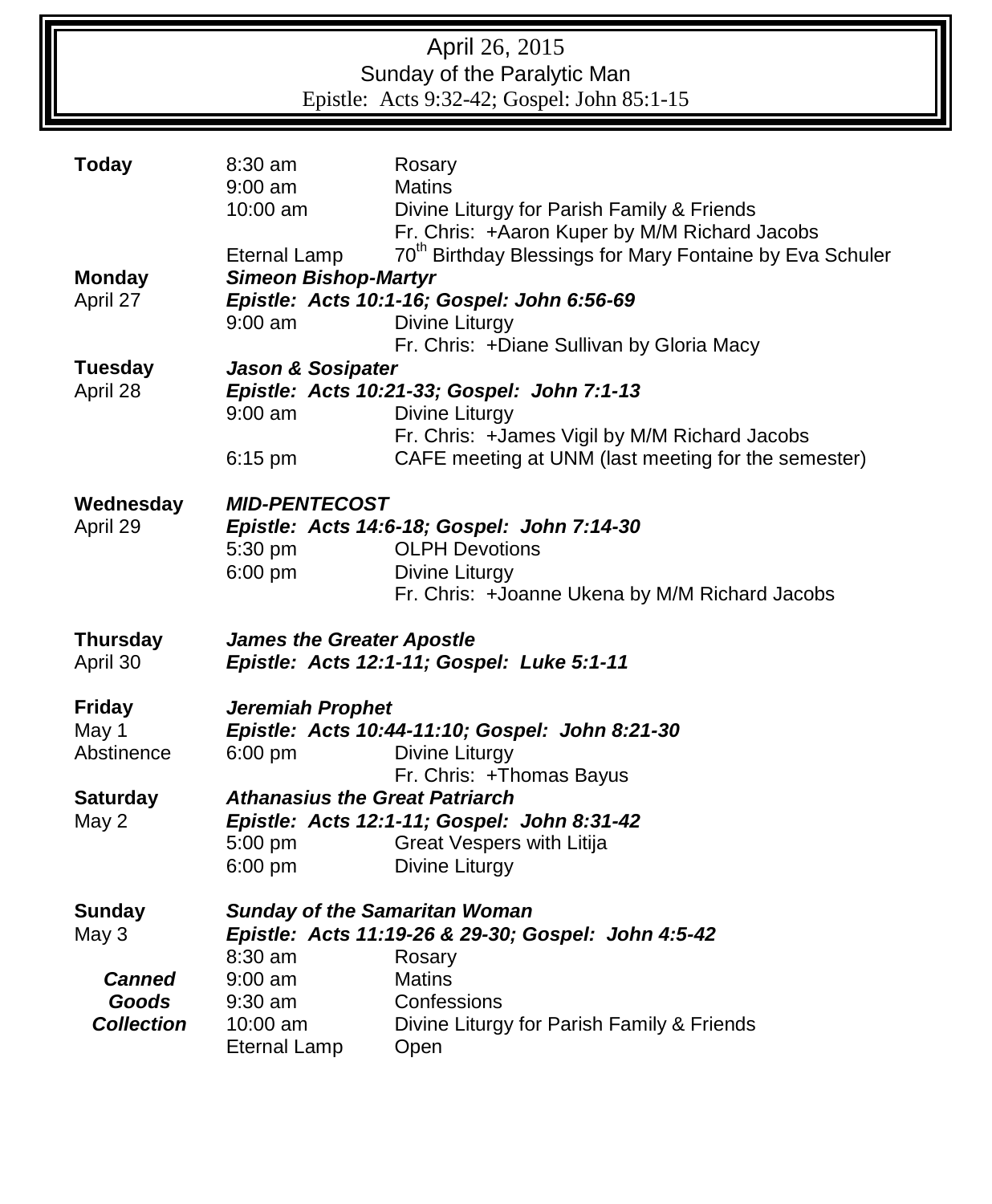#### *Physician and Help of those in sickness, Redeemer and Savior of the infirm; O Master and Lord of all, grant healing to your servants. Be clement, show mercy to those who have sinned much, and deliver them, O Christ, from their Iniquities, that they may glorify Your might divine!*

Fr. Julian Gnall Fr. Anthony Romero



Roy Smith Sven & Barbara Svensson Michele Koetter Abraham Haddad Lillian Murphy Stephen Horner Demetrius Yackanich Jenny Ford Marilyn Fore Robert Hasaka Frank & Martha Arden Pricilla Hughes Sharif Rabadi Katrina Anderson Alicia Wells

- Paola Terlaza Henry Zugger John & Margie Disque Phillip Fall Walter Jakymiw Olga Bodnar Frances Brannan John Deflice Kristoff Rajala Jordan Smith Marge Merrills Theresa Doherty Maggie Batsel
- Carla Matthes Laura Dominguez Robert Zadel Joseph Koetter Mary Nell Preisler Jackie De Paolis Donny Terry Mary Murphy Lorraine Hubbell Quintin Santamaria& Family Heather Mattax Larry Bennett William Frank



*Prayers in honor of and to the Blessed Virgin are a powerful weapon against sin, and for healing.* 

**The Glorious Mysteries of the Rosary are now said every day through All Saints' Sunday (June 3 this year).** As we sing in the Easter Irmos: "Rejoice in the Resurrection of your Son!"

*If you recite the Rosary at home, please offer these intentions, and join us on Sunday at 8:30 am.*

### *Intentions of the Rosary*

 **st Decade:** Help for persecuted Catholics, especially in communist and Islamic states 2<sup>nd</sup> Decade: Spiritual and physical growth of our parish and the Byzantine Catholic Church **rd Decade**: Increase in vocations to priesthood, diaconate, and consecrated life to serve the Byzantine Catholic Church **th Decade**: Repose of the souls who have no one praying for them **th Decade**: Healing of the sick in body, mind and soul

# *Holy Father's Intentions for April*

**Universal**: Creation—That people may learn to respect creation and care for it as a gift of God. **Evangelization**: Persecuted Christians—That persecuted Christians may feel the consoling presence of the Risen Lord and the solidarity of all the Church

*Those who recite the Akathist to the Mother of God or the Rosary receive a partial indulgence when they do so in private, plenary indulgence when they do so as a group*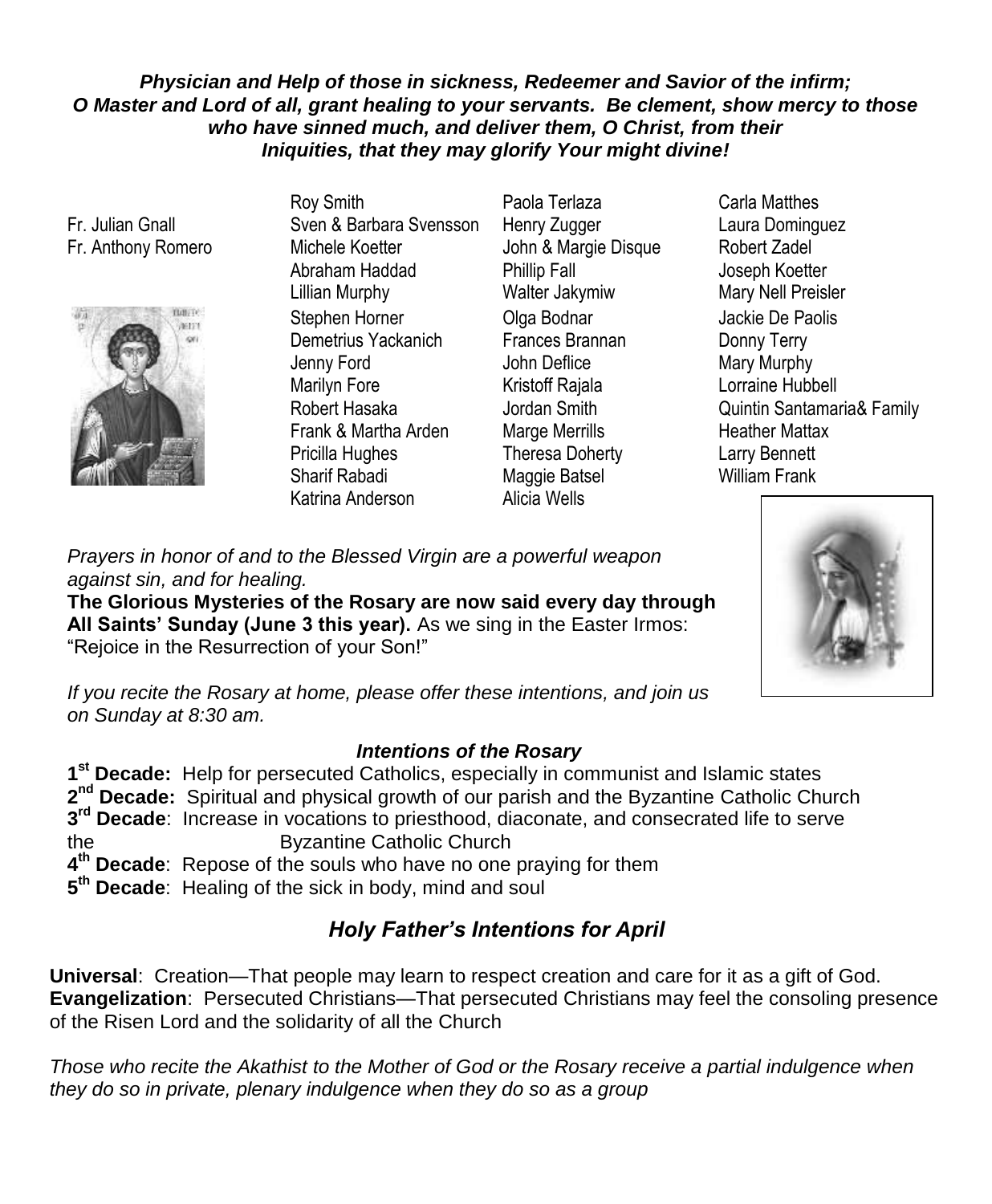# **Knights of Columbus Report**

**Dave Dark** is presenting today about our annual participation in the State Fair. The Fair runs September 10 - 20, and we have two booths in the Lujan Exhibit Hall, at an excellent location where everyone has to pass by us.

In the past, we have set up an icon and book store, put out pamphlets about our parish, the Byzantine Catholic Church, and the Catholic Faith, and provided a space for Confessions to be heard by either our own priests or the Friars of the Renewal.

We really need a committee to organize this, and above all we need parishioners to step up and work there every day. The fair is open 10 am - 10 pm, 11 pm on weekends. Entry fees and passes for workers come to \$4,500. It can be a great event for outreach, evangelization, and sales of items from the store. But it takes YOU to make it happen!

Please sign up with Dave today, or phone him at 975-0447. If we don't get enough support, we will have to give up our participation.

**Both Fr. Artur and Fr. Chris** have

openings for Divine Liturgy intentions. You are asked to give an offering of \$10 if you can. Divine Liturgy cards for the living and the deceased are available in the parish office.

We set up a booth during the Good Friday pilgrimage to Chimayo where pilgrims could get bottled water for free as well as Catholic literature, and the Friars of the Renewal were available to hear Confessions. Some people who had been away from Confession for many years took the opportunity to be reconciled with God.

Knights are willing to come and do yard work, set up swamp coolers, or perform light repairs for those parishioners who are not able to take on those tasks. Please contact Grand Knight Dan Riley at 400-9269 and talk with him about what you need help with. The Knights are a fraternal Catholic organization for men who are happy to help others in the Name of Christ.

The Knights will be sponsoring the annual Parish Picnic at the Montgomery Pool at the end of June.

The Council continues to grow, and a First Degree ceremony will be held for new members. If you are a Catholic man and interested in meeting monthly with other men for fellowship, spiritual growth, and projects to help the parish and those in need, please talk to Dan Riley 400-9269, Brooke Jilek, Jeff Brewer 271-0119, or online go to [http://www.kofc.org/en/.](http://www.kofc.org/en/) The Knights are an international organization who support papal charities, Catholic causes, help seminarians, and nationally-rated insurance and annuity programs.

**Knights of Columbus** will meet next Monday at 7 pm in the hall. All Knights are asked to attend, as we will be considering nominations for the elections in June.